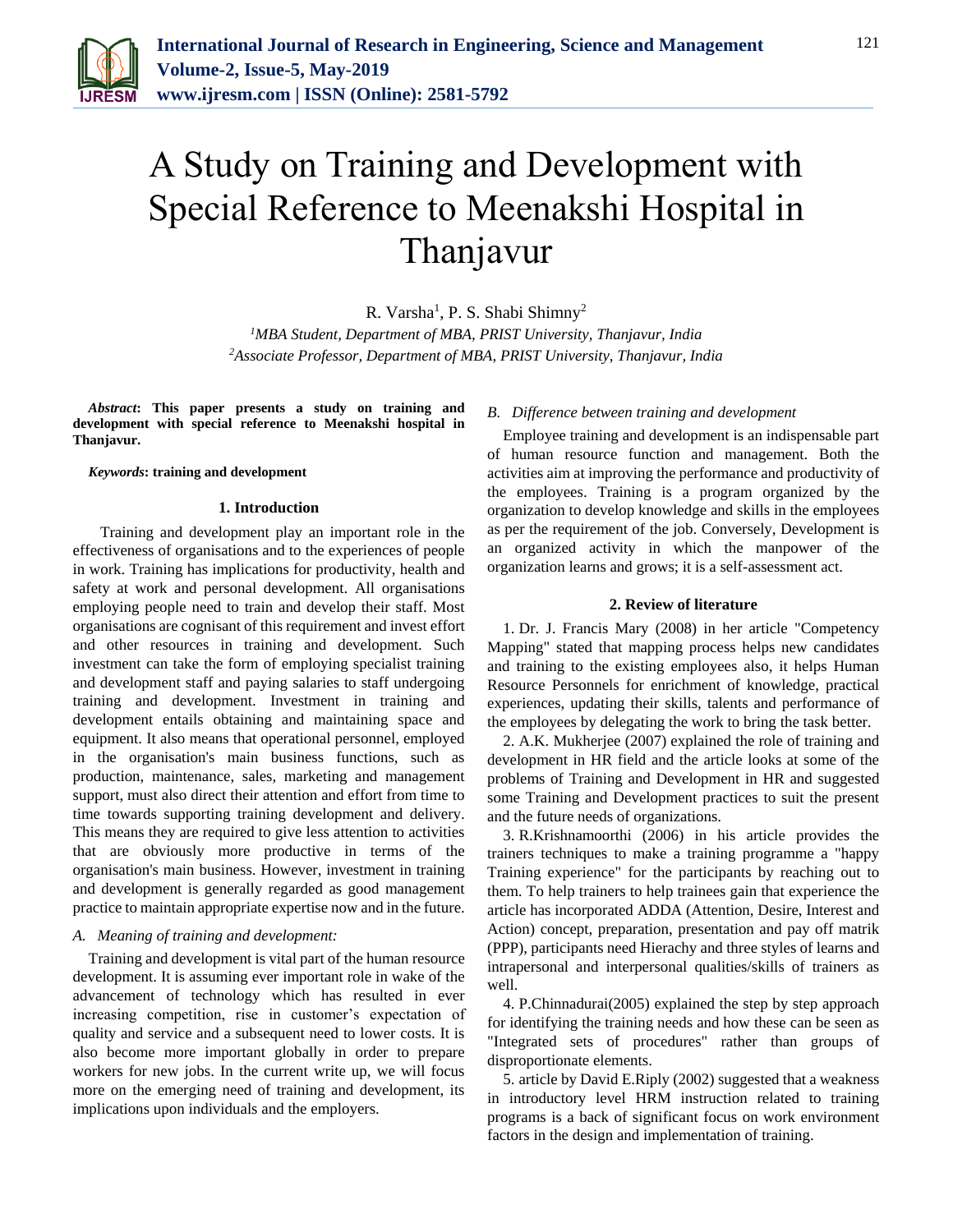

6. Omer Bin Sayeed (1998) had examined the factors affecting training effectiveness by Meta-Analysis and Revision of learning effort model. The model had put forth learning effort as a function of career utility and organizational commitment besides proposing first and second level variables that presumably influenced training impact in organizations

7. Machin and Fogarty (1997) noted that, "When a lack of support is evident or a lack of opportunity to perform trained tasks exists, these factors may inhibit the transfer of training.

8. Saks (1996) examined the relationship between the amount and helpfulness of entry training and work outcomes for new comers during organizational socialization. The results obtained from the analysis of 152 newly hired entry level professionals indicated that the amount of training received by newcomers was significantly related to job satisfaction, commitment, intention to quit, ability to cope and several measures of job performance.

9. Kavanaugh (1995) found that both climate and culture were directly related to post - training behaviours.

10. Rouiller and Goldstein(1993) concluded that organizational transfer climate of the work situation affects the degree to which learned behaviour will be transferred on to the actual job.

#### *A. Meaning of research*

 Research is a systematic and continues method of defining a problem, collecting the facts and analyzing them reaching conclusion forming generalizations. The systematic and objective identification, collecting, analysis dissemination, and use of information for the purpose of assisting management in decision making related to the identification related to solution to problems and opportunities . the study of research methods provides manager knowledge and skill needed to solve the problems and meet the challenges of a fast –paced decision making environment.

#### *B. Research Methodology*

 The process used to collect information and data for the purpose of making business decisions. The methodology may include publication research, interviews, surveys and other research techniques, and could include both present and historical information.

# *C. Objective of the study*

- To analyse the existing training practices, its effectiveness and recommended measures to improve the training practices in Meenakshi hospital.
- To study the relationship between performance and training.
- To analyse the level of satisfaction among, the employees in respect of training activities.

# *D. Research design*

A research design is purely and simply the framework or

plan for a study that guides the collection and analysis of data. It constitutes the blueprint for the collection, measurement and analysis of data.

# *E. Types of research*

 The research is descriptive in nature. descriptive research includes survey and fact-finding enquiries of different kinds. The main characteristics of this method is that the research has no control over the variables.

*Area of research:* Thanjavur

*Period of research:* The study is conducted from Dec. 2018 to April 2019. The total duration of the study is 5 months.

*Sampling techniques:*

The sample size for the study was selected on the basis of simple random sampling method.100 employees are randomly selected as sample.

# *F. Data collection*

 The task of data collection is begins after a research problem has been defined. Data collection is to gather the data from the population. The source of data can be either primary and secondary.

# *1) Primary data*

 Primary data are considered as the first hand information sources of primary data for this study is collected through questionnaire and answered by the employees of meenakshi hospital.

#### *2) Secondary data*

 The secondary data is the information that has been gathered from already existing sources

- Journals
- Research papers
- Text books
- Websites

*3) Statistical tools*

- Percentage
- Averages
- Chi-square test
- ANOVA
- Correlation.

*4) Research Instrument*

Selected instrument for data collection for survey is questionnaire.

#### *5) Sampling design*

Simple random sampling method.

#### *G. Scope of the study*

In this project I have tried to present details about the training and development programs being presently followed in meenakshi hospital and the feedback, I collected from different employees during my interaction with them.

- Exact position of performance of employees through their feedback.
- Development of the employees through various training and development programs.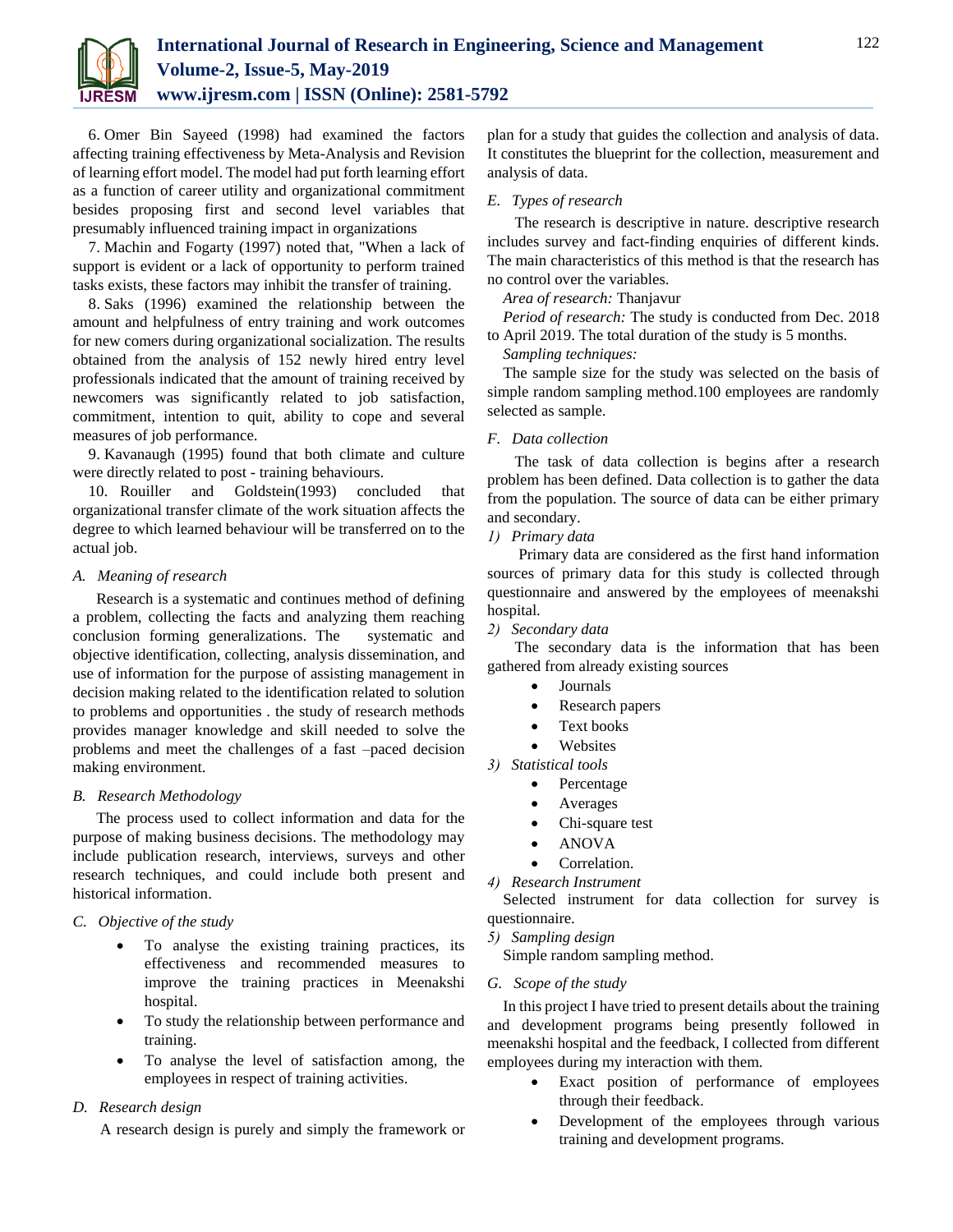

#### *H. Limitations of the study*

- In view of the limited time available for the study, only the training and development process could be studied.
- The sample size is too small to reflect the opinion of the whole organization.
- The answers given by the respondents have to be believed and have to be taken for granted as truly reflecting the perception.

# *I. Statement of the problem*

The employees to feel confident in delivering from their end, even when technology changes in work to facilitate career development to examine the training and development they help to meet your employees need for continued growth the training and development it's part of performance management system in the workplace they training and development in making our organization maintain they improving our skills and improving our performance of the organization in the study on training and development with special reference to meenakshi hospital .

#### *J. Need of the study*

Training is very important for employees in doing the job and it improves the performance or skills. Training strongly influence the productivity, efficiency, innovative ideas and complete knowledge about the job.

Therefore, it is necessary to know the training given to the employees in the organization.it will increase the level of acceptance, care and confidence and satisfaction about the training programme among the employees.

#### *Chi-Square Test:*

Table 1 Educational qualification and I was evaluated after the training programme Education I was evaluated after the training programme Total

|         | ັ  |    |            |    |          |     |
|---------|----|----|------------|----|----------|-----|
|         |    |    | $\sqrt{2}$ |    |          |     |
| Diploma | 12 | 02 | 24         | 02 | 00       | 40  |
| UG      | 06 | 02 | 20         | 00 | 00       | 28  |
| PG      | 02 | 00 | 18         | 02 | 00       | 22  |
| Others  | 04 | 02 | 04         | 00 | 00       | 10  |
| Total   | 24 | 06 | 66         | 04 | $\rm 00$ | 100 |

1- Strongly agree

2- Agree

3- Neither agree nor disagree

4-Disagree

5- Strongly disagree

# *Hypothesis*

# *Null hypothesis:*

There is no significant relationship between educational qualification and I was evaluated after the training programme.

Calculated value  $x2 = 223.196912$ 

Degree of freedom =  $(R-1)$   $(C-1)$  =  $(4-1)$   $(5-1)$  = 12

The table value of x2 for 12 degree of freedom at 5 percent

level of significant is 21.026

*Conclusion:* calculated value of chi square is more than the table value, so the null hypothesis is rejected. Hence it is concluded that there is a significant relationship between educational qualification and I was evaluated after the training programme.

| Table 2 |                         |                |                  |                  |                |  |
|---------|-------------------------|----------------|------------------|------------------|----------------|--|
| Group   | (0)                     | (E)            | $O-E$            | $(O-E)2$         | $(O-E)2/E$     |  |
| Aa      | 12                      | 9.6            | 2.4              | 5.76             | 0.6            |  |
| Ab      | $\overline{c}$          | 2.4            | $-0.4$           | 0.16             | 0.0666         |  |
| Ac      | 24                      | 26.4           | $-2.4$           | 5.76             | 0.21818        |  |
| Ad      | $\overline{c}$          | 1.6            | 0.4              | 0.16             | 0.1            |  |
| Ae      | $\overline{0}$          | 0              | $\mathbf{0}$     | $\mathbf{0}$     | $\overline{0}$ |  |
| Ba      | 6                       | 6.72           | $-0.72$          | 0.5184           | 0.07714        |  |
| Bb      | 2                       | 1.68           | 0.32             | 0.1024           | 0.06095        |  |
| Bc      | 20                      | 18.48          | 1.52             | 2.3104           | 0.12502        |  |
| Bd      | $\theta$                | 1.12           | $-1.12$          | 1.2544           | 1.12           |  |
| Be      | $\overline{0}$          | $\overline{0}$ | $\overline{0}$   | $\mathbf{0}$     | $\overline{0}$ |  |
| Ca      | 2                       | 5.28           | $-3.28$          | 10.7584          | 2.0375         |  |
| Cb      | $\theta$                | 1.32           | 16.68            | 278.2224         | 210.7745       |  |
| Cc      | 18                      | 14.52          | 3.48             | 12.1104          | 0.83404        |  |
| Cd      | $\overline{c}$          | 0.88           | 1.12             | 1.2544           | 1.4254         |  |
| Ce      | $\overline{0}$          | $\Omega$       | $\overline{0}$   | $\mathbf{0}$     | $\theta$       |  |
| Da      | $\overline{4}$          | 2.4            | 1.6              | 2.56             | 1.06667        |  |
| Db      | $\overline{c}$          | 0.6            | 1.4              | 1.96             | 3.26667        |  |
| Dc      | $\overline{\mathbf{4}}$ | 6.6            | $-2.6$           | 6.76             | 1.024242       |  |
| Dd      | $\overline{0}$          | 0.4            | $-0.4$           | 0.16             | 0.4            |  |
| De      | $\overline{0}$          | $\overline{0}$ | $\boldsymbol{0}$ | $\boldsymbol{0}$ | $\overline{0}$ |  |
|         |                         |                |                  | X <sub>2</sub>   | 223.196912     |  |

Table 3

| Anova                |     |                                           |     |  |  |
|----------------------|-----|-------------------------------------------|-----|--|--|
| Kind of training     |     | Information gained the training programme |     |  |  |
| on the job training  | 94  | strongly agree                            | 18  |  |  |
| off the job training | 6   | neither agree or disagree                 | 10  |  |  |
|                      |     | Agree                                     | 72  |  |  |
|                      |     | Disagree                                  |     |  |  |
|                      |     | strongly disagree                         |     |  |  |
| Total                | 100 | Total                                     | 100 |  |  |

#### *Hypothesis*

*Null hypothesis:* There is no significant relationship between kind of training and information gained the training programme.

| Table 4<br>Anova: Single factor |       |     |         |             |  |  |
|---------------------------------|-------|-----|---------|-------------|--|--|
| Summary                         |       |     |         |             |  |  |
| Groups                          | Count | Sum | Average | Variance    |  |  |
| Column 1                        | 100   | 106 | 1.06    | 0.056969697 |  |  |
| Column 2                        | 100   | 254 | 2.54    | 0.614545455 |  |  |

| <b>ANOVA</b> |        |     |           |        |       |          |
|--------------|--------|-----|-----------|--------|-------|----------|
| Source       | SS     | Df  | <b>MS</b> | F      | $P-$  | F        |
| of           |        |     |           |        | value | criteria |
| variation    |        |     |           |        |       |          |
| Between      | 109.52 |     | 109.52    | 326.18 | 9.9E- | 3.8889   |
| groups       |        |     |           | 77256  | 44    |          |
| Within       | 66.48  | 198 | 0.335758  |        |       |          |
| groups       |        |     |           |        |       |          |
|              |        |     |           |        |       |          |
| Total        | 176    | 199 |           |        |       |          |

*Conclusion:* calculated value of ANOVA is less than the table value, so the null hypothesis is accepted. Hence it is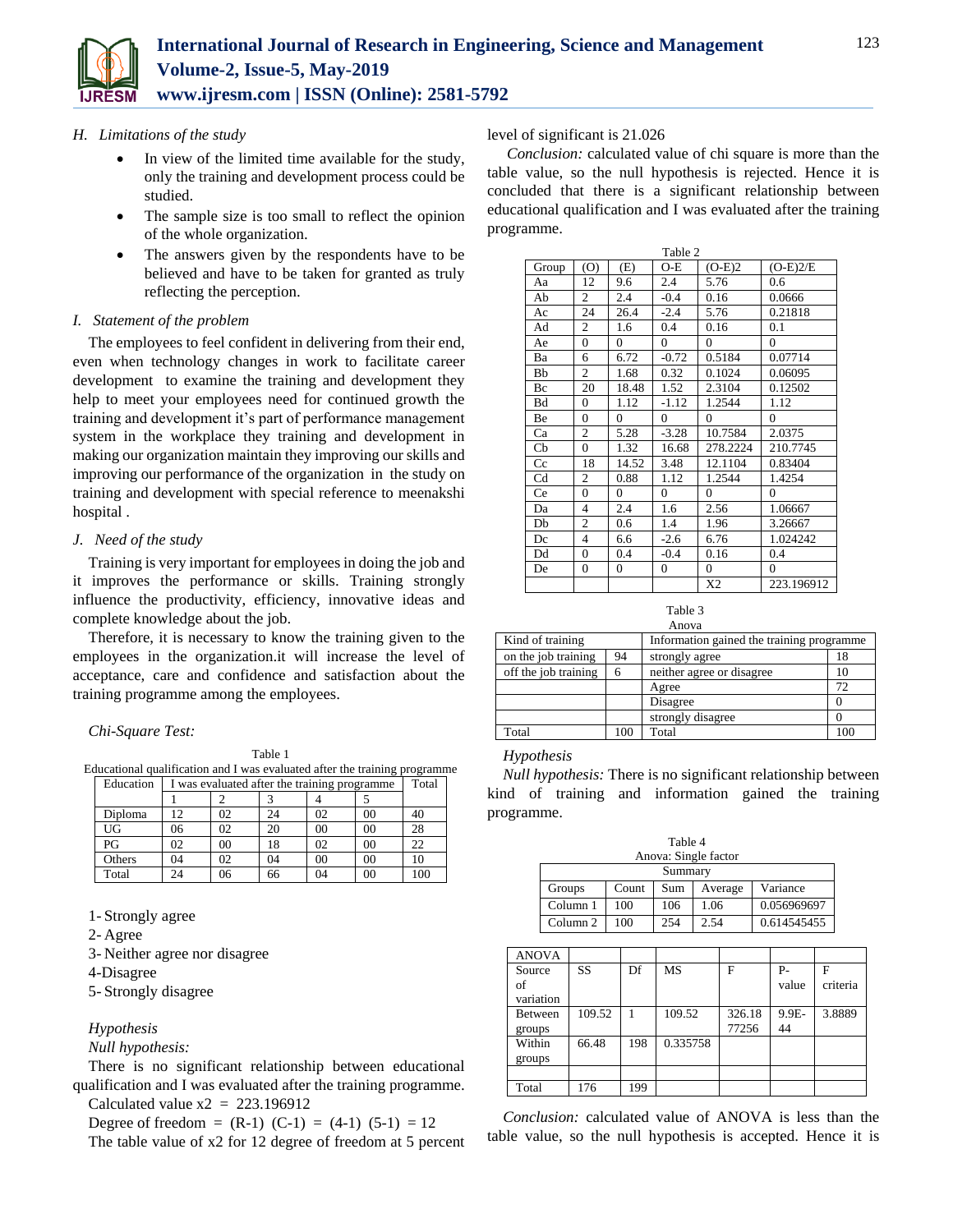

concluded that there is no significant relationship between kind of training and information gained the training programme.

|                           | Table 5             |                   |     |
|---------------------------|---------------------|-------------------|-----|
|                           | Correlation         |                   |     |
| whom the training in your | sufficient duration |                   |     |
| organization              |                     |                   |     |
| senior staff              | 46                  | strongly agree    | 42  |
| junior staff              |                     | neither agree or  |     |
|                           |                     | disagree          |     |
| new staff                 | 46                  | Agree             | 52  |
|                           |                     | Disagree          | C   |
|                           |                     | strongly disagree |     |
| Total                     | 100                 | Total             | .00 |

|                     | Column <sub>1</sub> | Column <sub>2</sub> |
|---------------------|---------------------|---------------------|
| Column <sub>1</sub> |                     |                     |
| Column <sub>2</sub> | 0.938127            |                     |

*Conclusion:* calculated value is more than 0.5, so I concluded it with whom the training in your organization and sufficient duration are positively correlated.

# **3. Findings and Guidelines**

# *A. Findings*

- Majority of the employees (70%) are females.
- Majority of the employees (88%) are in the age group between below 30.
- Majority of the employees (40%) are diploma.
- Majority of the employees (38%) having 1-3 years of working experience in meenakshi hospital.
- Majority of the employees (36%) attend the training 2.
- $\bullet$  Majority of the employees (46%) whom the training senior staff and new staff.
- Majority of the employees (40%) opinions about present training system average.
- Majority of the employees (94%) attended on the job training.
- Majority of the employees (54%) agreed that well planned training.
- Majority of the employees (52%) agreed that t&d programs were of sufficient duration.
- Majority of the employees (52%) agreed that training helpful in long run.
- Majority of the employees (50%) strongly agreed that T&D for personal growth.
- Majority of the employees (52%) agreed that trainees doubts.
- Majority of the employees (60%) agreed that competent faculty.
- Majority of the employees (72%) agreed that gained from the training programme.
- Majority of the employees (68%) agreed that evaluated after the training programme.
- Majority of the employees (56%) strongly agreed that training environment.
- Majority of the employees (42%) agreed that time interval between various training programme.
- Majority of the employees (62%) agreed that over all training program in my organization.
- Majority of the employees (52%) agreed that T &D useful for develop my career.
- Majority of the employees (56%) agreed that  $T & D$ useful for organization development.
- Majority of the employees (56%) agreed that T &D useful foe self – development.
- Majority of the employees (54%) agreed that job satisfaction.
- Majority of the employees (46%) strongly agreed that job performance.
- Majority of the employees (70%) agreed that T &D as a part of organizational strategy.
- Majority of the employees (48%) agreed that motivation level of employees.
- Majority of the employees (50%) agreed that presentation is clear and interacting.
- Majority of the employees (52%) agreed that questions raised by participants.
- Majority of the employees (48%) agreed that new skills & knowledge.

# *B. Suggestion*

- Additional fun contents in trainings would make the participants to enjoy the training and it will act like refreshments to participants.
- Proper planning between higher authority, meetings and trainings would prevent cancellation of training.
- Allotting separate room for meeting would also prevent the cancellation of training.
- Need additional motivational programs.
- Training should have lots of fun contents.
- Additional audio, video it should be used.
- The training programs would also prefer in other department don't look always nursing department.
- Increase the frequency of the training programs.
- Improve our sessions in soft skills and behavioural topics.

# **4. Conclusion**

According to the survey conducted, we can conclude that the training programs in the organization are excellent. The employees said that the training programmes in the organization are well planned and relevant to their needs. there are also satisfied with the duration of the training program. The employees agreed that the training programs helps to increase productivity in terms of quality and quantity and motivate them to achieve the organizational goal . the training programs improved their performance. The organization strongly focus